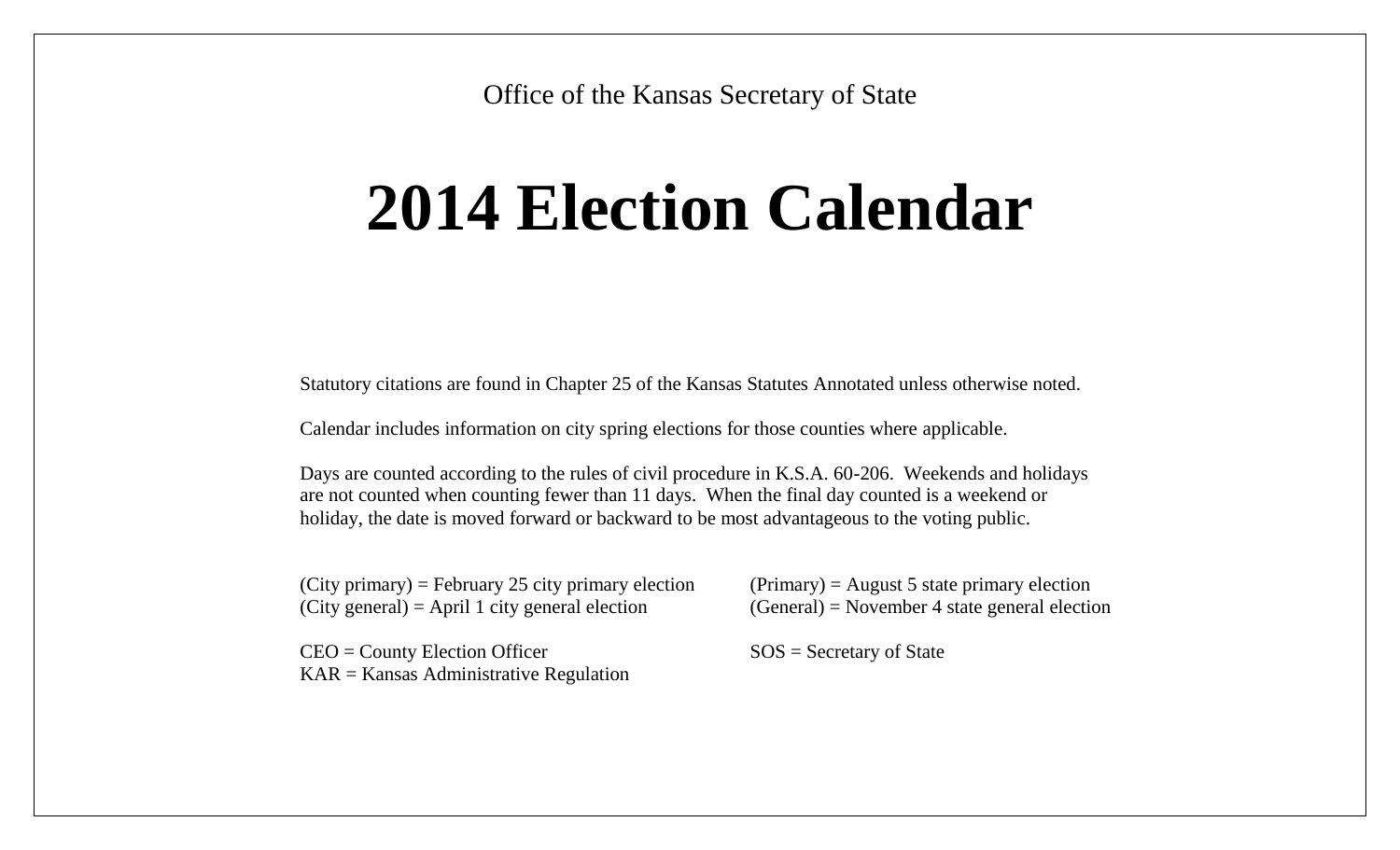| <b>Office of the Kansas Secretary of State</b> |                  |                                                                                                                                                                                                                                                                                                                                                                                                                                | December 2013              |                 | <b>2014 Election Calendar</b>                                                                                            |                 |  |
|------------------------------------------------|------------------|--------------------------------------------------------------------------------------------------------------------------------------------------------------------------------------------------------------------------------------------------------------------------------------------------------------------------------------------------------------------------------------------------------------------------------|----------------------------|-----------------|--------------------------------------------------------------------------------------------------------------------------|-----------------|--|
| <b>SUNDAY</b>                                  | <b>MONDAY</b>    | <b>TUESDAY</b>                                                                                                                                                                                                                                                                                                                                                                                                                 | <b>WEDNESDAY</b>           | <b>THURSDAY</b> | <b>FRIDAY</b>                                                                                                            | <b>SATURDAY</b> |  |
| $\mathbf{1}$                                   | $\boldsymbol{2}$ | $\mathbf{3}$                                                                                                                                                                                                                                                                                                                                                                                                                   | $\overline{\mathbf{4}}$    | 5               | 6                                                                                                                        | $\overline{7}$  |  |
| 8                                              | 9                | 10                                                                                                                                                                                                                                                                                                                                                                                                                             | 11                         | 12              | 13                                                                                                                       | 14              |  |
| 15                                             | 16               | 14                                                                                                                                                                                                                                                                                                                                                                                                                             | 18                         | 19              | 20                                                                                                                       | 21              |  |
| 22                                             | 23               | 24                                                                                                                                                                                                                                                                                                                                                                                                                             | 25<br><b>Christmas Day</b> | 26              | 27<br>SOS - (City primary) Deadline<br>to notify CEOs of close of<br>registration (60 days before<br>primary) $-2311(c)$ | 28              |  |
| 29                                             | 30               | 31 CEO-(City general) Cities<br>notify CEO of city boundaries if<br>changes occurred. 12-517, 12-518<br>CEO-Campaign finance report<br>deadline for organizations<br>promoting or opposing local<br>candidates or questions submitted;<br>and $2^{nd}$ & $3^{rd}$ class city &<br>township candidates in 2013. -901<br>CEO-(City general) Deadline for<br>city clerk to file with CEO the city<br>offices to be elected. -2118 |                            |                 |                                                                                                                          |                 |  |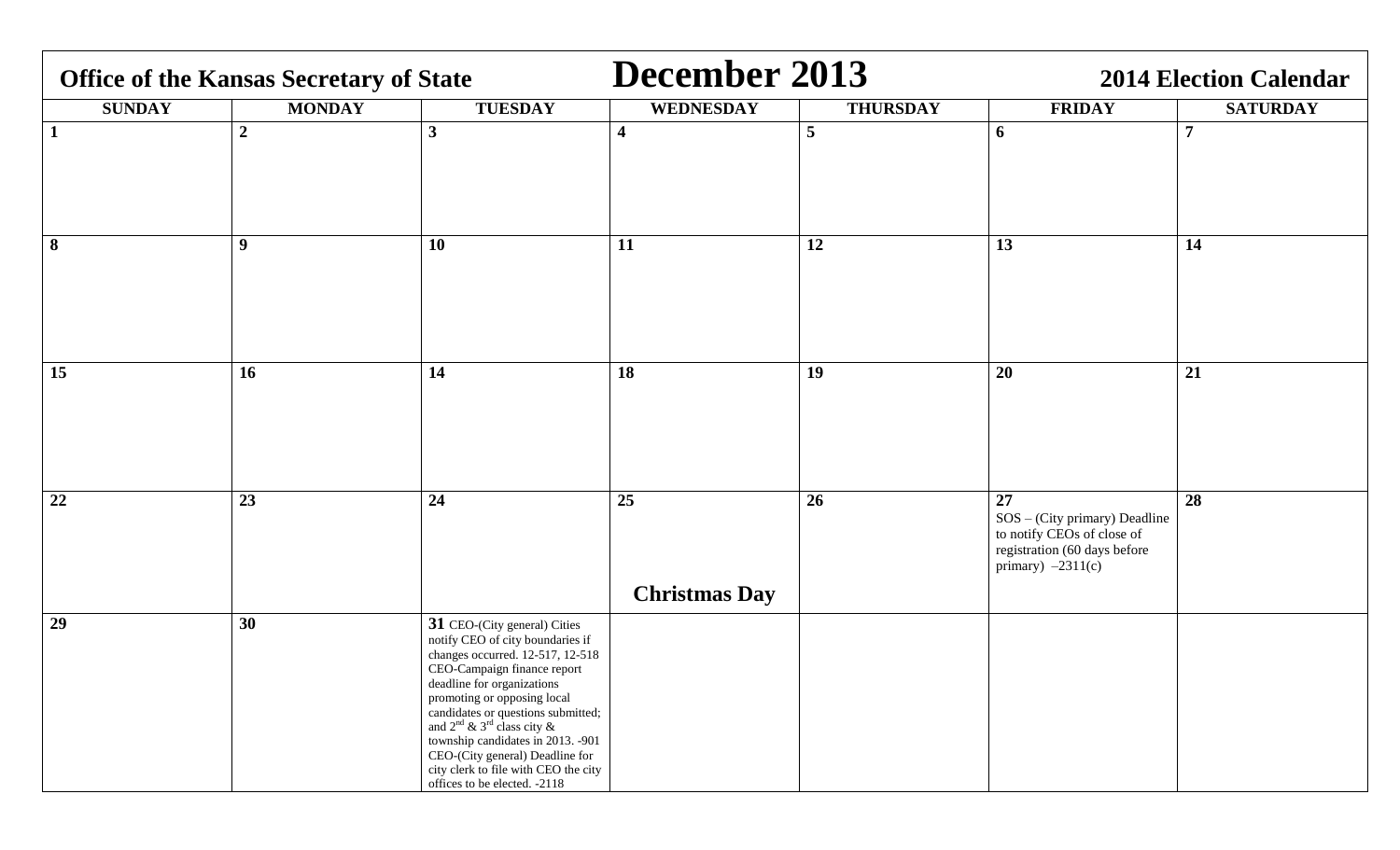| <b>Office of the Kansas Secretary of State</b> |                                                                                                                       |                                                                                                                                                                                                                                                                                       | <b>January 2014</b>                                                                                                                         |                                                                                                                                                                                                                                                                                              | <b>2014 Election Calendar</b>                                                                                                                                                                                                                                    |                                                                                                   |  |
|------------------------------------------------|-----------------------------------------------------------------------------------------------------------------------|---------------------------------------------------------------------------------------------------------------------------------------------------------------------------------------------------------------------------------------------------------------------------------------|---------------------------------------------------------------------------------------------------------------------------------------------|----------------------------------------------------------------------------------------------------------------------------------------------------------------------------------------------------------------------------------------------------------------------------------------------|------------------------------------------------------------------------------------------------------------------------------------------------------------------------------------------------------------------------------------------------------------------|---------------------------------------------------------------------------------------------------|--|
| <b>SUNDAY</b>                                  | <b>MONDAY</b>                                                                                                         | <b>TUESDAY</b>                                                                                                                                                                                                                                                                        | <b>WEDNESDAY</b>                                                                                                                            | <b>THURSDAY</b>                                                                                                                                                                                                                                                                              | <b>FRIDAY</b>                                                                                                                                                                                                                                                    | <b>SATURDAY</b>                                                                                   |  |
|                                                |                                                                                                                       |                                                                                                                                                                                                                                                                                       | 1 CEO-(City primary) (City<br>general) Voters may apply for<br>advance ballots to be mailed.<br>$-1122(f)(3)$ , (4)<br><b>New Years Day</b> | $\overline{2}$                                                                                                                                                                                                                                                                               | $\mathbf{3}$                                                                                                                                                                                                                                                     | $\overline{\mathbf{4}}$                                                                           |  |
| 5                                              | 6                                                                                                                     |                                                                                                                                                                                                                                                                                       | 8                                                                                                                                           | 9                                                                                                                                                                                                                                                                                            | 10<br>SOS/CEO-Campaign finance<br>report deadline for state and<br>county candidates, $1st$ class<br>cities, party and political<br>action committees. $-4148(a)(4)$                                                                                             | 11<br>CEO-(City primary)<br>Deadline to transmit<br><b>UOCAVA</b> ballots to<br>applicants. -1220 |  |
| 12                                             | 13                                                                                                                    | 14                                                                                                                                                                                                                                                                                    | 15                                                                                                                                          | 16                                                                                                                                                                                                                                                                                           | 17<br>SOS-(City primary) Send<br>CEOs advance ballot forms<br>& voter instructions. (35)<br>days before election;<br>deadline January 21) -1121                                                                                                                  | 18                                                                                                |  |
| 19                                             | 20<br><b>Martin Luther King Day</b>                                                                                   | 21 CEO-(City general) Noon<br>deadline for city candidates to<br>file or withdraw.-2106, 2109<br>CEO-(City primary) Deadline<br>to publish times, places and<br>close of registration. Date<br>varies with daily or weekly<br>newspaper schedule.-2310,<br>$-2311(a)(4)$ , KAR 7-23-4 | 22                                                                                                                                          | 23                                                                                                                                                                                                                                                                                           | 24 CEO-(City primary)<br>Deadline for in-state residence<br>change. Voter who moves<br>within 30 days before election<br>may vote in former precinct.<br>(Deadline Jan. 26)-3701<br>CEO-(City general) Deadline<br>to file objection to candidate<br>filing.-308 | 25                                                                                                |  |
| 26                                             | 27<br>CEO-(City primary)<br>Deadline for county party<br>chairs to recommend<br>election board workers.<br>$-2803(a)$ | 28                                                                                                                                                                                                                                                                                    | 29                                                                                                                                          | <b>30 CEO-(City primary)</b><br>Prepare advance ballots for<br>city primary (at least 20 days<br>before election)-1120<br>CEO-(City primary) $1^{\text{st}}$ & $2^{\text{nd}}$<br>class cities may provide late<br>hours for voter registration<br>through Tuesday. (optional)<br>$-2311(d)$ | 31<br>SOS-(City general) Deadline<br>to notify CEOs of close of<br>registration. (60 days before<br>election) $-2311(c)$                                                                                                                                         |                                                                                                   |  |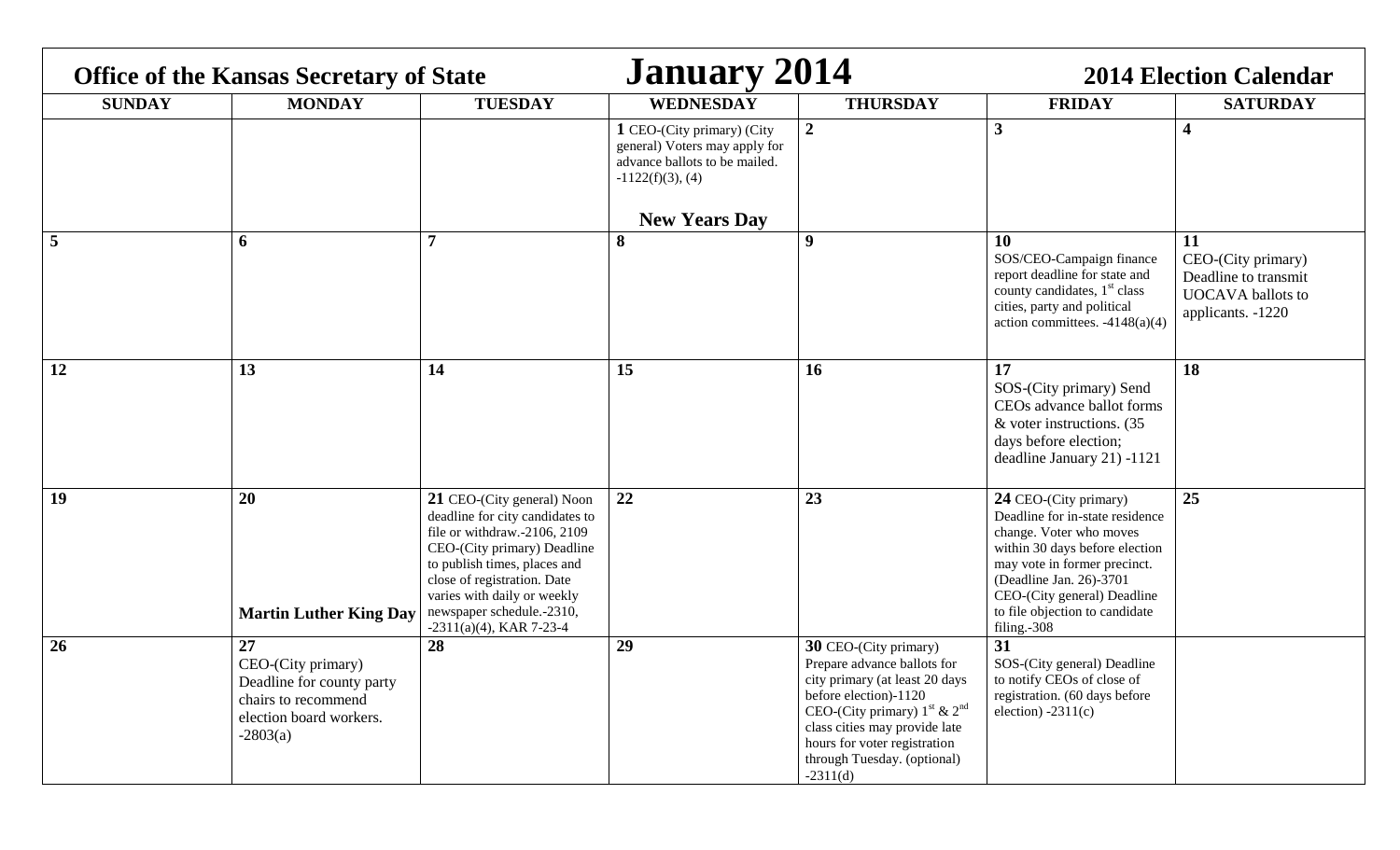| <b>Office of the Kansas Secretary of State</b> |                                                                                                                                                                                                                                                                                                                                                                                                                                                                                                                          |                                                                                                                                                                                                                                                                | <b>February 2014</b>                                                                                                                                                                                                                            |                 | <b>2014 Election Calendar</b>                                                                                                                                                                                                                                   |                                                                                                  |  |
|------------------------------------------------|--------------------------------------------------------------------------------------------------------------------------------------------------------------------------------------------------------------------------------------------------------------------------------------------------------------------------------------------------------------------------------------------------------------------------------------------------------------------------------------------------------------------------|----------------------------------------------------------------------------------------------------------------------------------------------------------------------------------------------------------------------------------------------------------------|-------------------------------------------------------------------------------------------------------------------------------------------------------------------------------------------------------------------------------------------------|-----------------|-----------------------------------------------------------------------------------------------------------------------------------------------------------------------------------------------------------------------------------------------------------------|--------------------------------------------------------------------------------------------------|--|
| <b>SUNDAY</b>                                  | <b>MONDAY</b>                                                                                                                                                                                                                                                                                                                                                                                                                                                                                                            | <b>TUESDAY</b>                                                                                                                                                                                                                                                 | <b>WEDNESDAY</b>                                                                                                                                                                                                                                | <b>THURSDAY</b> | <b>FRIDAY</b>                                                                                                                                                                                                                                                   | <b>SATURDAY</b>                                                                                  |  |
|                                                |                                                                                                                                                                                                                                                                                                                                                                                                                                                                                                                          |                                                                                                                                                                                                                                                                |                                                                                                                                                                                                                                                 |                 |                                                                                                                                                                                                                                                                 |                                                                                                  |  |
| $\overline{2}$                                 | 3                                                                                                                                                                                                                                                                                                                                                                                                                                                                                                                        | CEO-(City primary) Last<br>day to register to vote.<br>$-2311(a)(4)$                                                                                                                                                                                           | 5 CEO-(City primary) Begin<br>mailing advance ballots. (20<br>days before election)-1123<br>CEO-(City primary) Advance<br>voting in person may begin.<br>$-1122(g)$ , $-1123$                                                                   | 6               | 7                                                                                                                                                                                                                                                               | 8                                                                                                |  |
| $\boldsymbol{9}$                               | 10<br>CEO-(City primary)<br>Appoint election boards.<br>$-2801$                                                                                                                                                                                                                                                                                                                                                                                                                                                          | 11                                                                                                                                                                                                                                                             | 12                                                                                                                                                                                                                                              | 13              | 14 CEO-(City primary)<br>Publish notice of voting<br>equipment test at least 48<br>hours before test. Notify<br>county party chairs in writing.<br>$-4411(b)$ , $-4610(b)$<br><b>Valentine's Day</b>                                                            | 15<br>CEO-(City general)<br>Deadline to transmit<br><b>UOCAVA</b> ballots to<br>applicants.-1220 |  |
| <b>16</b>                                      | 17 CEO-(City primary) Train<br>election boards this week.-2806<br>CEO-(City primary) Campaign<br>finance report deadline for 1 <sup>st</sup> class<br>city candidates. $-4148(a)(1)$<br>CEO-(City primary) Deadline for city<br>candidates to file affidavits of<br>exemption for campaigns under \$500.<br>$-904(a)$ , $-4173$<br>CEO-(City primary)Deadline to accept<br>late voter registration applications w/<br>missing/illegible postmarks. (Statutory<br>deadline Feb. $14) - 2311(e)$<br><b>Presidents' Day</b> | 18<br>CEO-(City primary) Conduct<br>voting equipment test within 5<br>days before election.-4411(b),<br>$-4610(b)$<br>CEO-(City primary) Advance<br>voting in person must begin<br>(earlier if CEO desires)<br>$-1122(g)$                                      | 19                                                                                                                                                                                                                                              | 20              | 21<br>SOS-(City general) Send<br>CEOs advance voting ballot<br>forms and voter instructions<br>(35 days before election;<br>deadline Feb. 25) -1121<br>CEO-(City primary) Deadline<br>for voters to apply for advance<br>ballots to be mailed.<br>$-1122(f)(3)$ | 22                                                                                               |  |
| 23                                             | 24<br>CEO-(City primary) Noon<br>deadline to vote regular<br>advance ballots in person.<br>$-1122(g)$<br>CEO-(City primary) Distribute<br>ballots & supplies to<br>supervising judges.-604(c),<br>$-2706$                                                                                                                                                                                                                                                                                                                | 25<br><b>CITY PRIMARY</b><br><b>ELECTION</b><br>$-2108a(a)$<br>CEO-(City primary) Disabled &<br>non-English proficient voters may<br>apply for advance ballots.-1124(c)<br>CEO-(City primary) Advance<br>ballots must be returned by close<br>of polls $-1132$ | 26<br>CEO-(City primary) Registration<br>books reopen. 2311<br>CEO-(City general) Deadline to<br>publish times, places & close of<br>registration. Date varies with daily<br>or weekly newspaper schedule.<br>$-2310, -2311(a)(6)$ , KAR 7-23-4 | 27              | 28<br>CEO-(City general) Deadline<br>for in-state residence change.<br>Voter who moves within 30<br>days before election may vote<br>in former precinct. (Deadline<br>March 2) -3701                                                                            |                                                                                                  |  |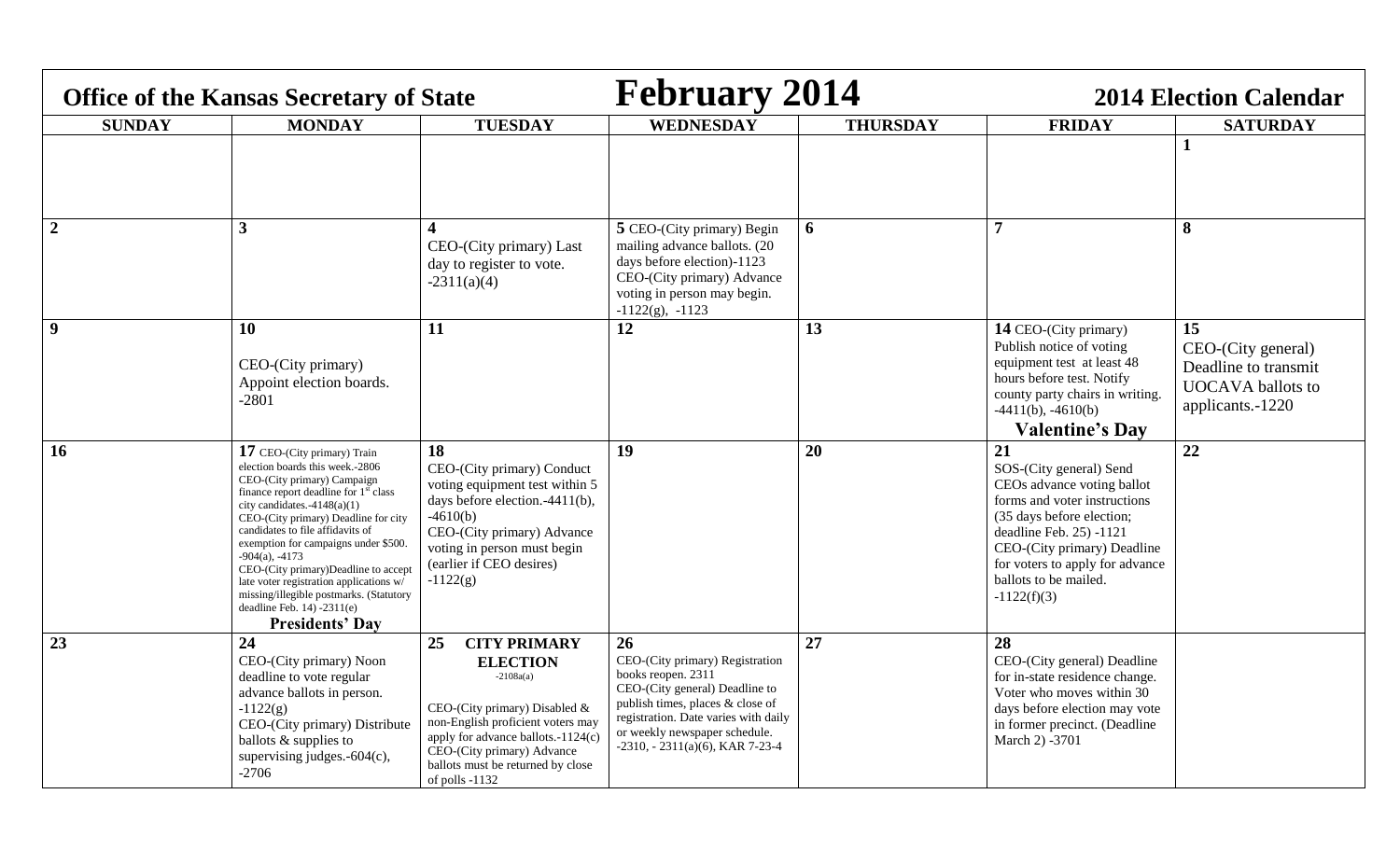|                                                                                          | <b>Office of the Kansas Secretary of State</b>                                                                                                                                                                                                                                              |                                                                                                                                                                                                                                 | <b>March 2014</b>                                                                                                                                                                                                                                                             |                                                                                                                                                                                                                                                                                                                                            | <b>2014 Election Calendar</b>                                                                                                                                                                                     |                                                                                       |  |
|------------------------------------------------------------------------------------------|---------------------------------------------------------------------------------------------------------------------------------------------------------------------------------------------------------------------------------------------------------------------------------------------|---------------------------------------------------------------------------------------------------------------------------------------------------------------------------------------------------------------------------------|-------------------------------------------------------------------------------------------------------------------------------------------------------------------------------------------------------------------------------------------------------------------------------|--------------------------------------------------------------------------------------------------------------------------------------------------------------------------------------------------------------------------------------------------------------------------------------------------------------------------------------------|-------------------------------------------------------------------------------------------------------------------------------------------------------------------------------------------------------------------|---------------------------------------------------------------------------------------|--|
| <b>SUNDAY</b>                                                                            | <b>MONDAY</b>                                                                                                                                                                                                                                                                               | <b>TUESDAY</b>                                                                                                                                                                                                                  | <b>WEDNESDAY</b>                                                                                                                                                                                                                                                              | <b>THURSDAY</b>                                                                                                                                                                                                                                                                                                                            | <b>FRIDAY</b>                                                                                                                                                                                                     | <b>SATURDAY</b>                                                                       |  |
|                                                                                          |                                                                                                                                                                                                                                                                                             |                                                                                                                                                                                                                                 |                                                                                                                                                                                                                                                                               |                                                                                                                                                                                                                                                                                                                                            |                                                                                                                                                                                                                   | 1                                                                                     |  |
| $\boldsymbol{2}$                                                                         | 3 CEO-(City general) Deadline<br>for county party chairs to<br>recommend election board<br>workers. $-2803(a)$<br>(Statutory deadline March 2)<br>CEO-(City primary) County<br>canvassers certify election results<br>(or next Thursday) $-3101(d)$ , $-3104$                               | $\overline{\mathbf{4}}$<br>CEO-(City primary) Deadline<br>5:00 pm to request recount if<br>canvass was Monday.-3107(b)<br>CEO-(City primary) Issue<br>nomination certificates if<br>recount not requested. -3110,<br>KAR 7-26-1 | 5<br>CEO-(City primary) Recount<br>must be initiated if requested<br>Tuesday. $-3107(b)$                                                                                                                                                                                      | $\bf{6}$ CEO-(City primary) Alternate date<br>for county canvass. -3104<br>CEO-(City general) Prepare advance<br>ballots for city general (at least 20 days<br>before election) -1120<br>CEO-(City general) $1^{st}$ & $2^{nd}$ class<br>cities may provide late hours for voter<br>registration through Tuesday.<br>(optional) $-2311(d)$ | CEO-(City primary) Deadline<br>5:00 pm to request recount if<br>canvass was Thursday.-3107(b)<br>CEO-(City primary) Deadline to<br>file objection. (3 days after<br>issuance of nomination certificate)<br>$-308$ | 8<br>CEO-(City primary) Recount<br>must be initiated if requested<br>Friday. -3107(b) |  |
| 9<br>Daylight saving<br>time begins                                                      | 10<br>CEO-(City primary) Recount<br>must be completed by 5:00 pm<br>if requested Tuesday.<br>(statutory deadline Mar. 9)<br>$-3107(b)$                                                                                                                                                      | 11<br>CEO-(City general) Last day to<br>register to vote. $-2311(a)(6),(7)$                                                                                                                                                     | 12 CEO-(City general) Begin mailing<br>advance ballots. (20 days before<br>$electron) -1123$<br>CEO-(City general) Advance voting in<br>person may begin. $-1123$ , $-1122(g)$<br>CEO-(City primary) Recount must be<br>completed by 5:00 pm if requested<br>Friday. -3107(b) | 13                                                                                                                                                                                                                                                                                                                                         | 14                                                                                                                                                                                                                | 15                                                                                    |  |
| 16                                                                                       | 17<br>CEO-(City general) Appoint<br>election boards. - 2801<br><b>St. Patrick's Day</b>                                                                                                                                                                                                     | 18                                                                                                                                                                                                                              | 19                                                                                                                                                                                                                                                                            | 20                                                                                                                                                                                                                                                                                                                                         | 21<br>CEO-(City general) Publish<br>notice of voting equipment test<br>at least 48 hours before test.<br>Notify party chairs in writing.<br>$-4411(b)$ , $-4610(b)$                                               | 22                                                                                    |  |
| 23<br>CEO-(City general) Train<br>election boards this week.<br>$-2806$<br>$\rightarrow$ | 24 CEO-(City general) Deadline<br>to accept late voter registration<br>applications with missing or<br>illegible postmarks. (Statutory<br>deadline March 23) -2311(e)<br>CEO-(City general) Campaign<br>finance report deadline for 1 <sup>st</sup><br>class city candidates. $-4148(a)(2)$ | 25 CEO-(City general) Conduct<br>test of voting equipment within 5<br>days before election. -4411(b),<br>$-4610(b)$<br>CEO-(City general) Advance<br>voting in person must begin<br>(earlier if CEO desires) $-1122(g)$         | 26                                                                                                                                                                                                                                                                            | 27<br>CEO-(City primary)<br>Campaign finance report<br>deadline for $2^{nd}$ & $3^{rd}$ class<br>city candidates (30 days<br>after primary). -904(b)                                                                                                                                                                                       | 28<br>CEO-(City general)<br>Deadline for voters to apply<br>for advance ballots to be<br>mailed. $-1122(f)(4)$                                                                                                    | 29                                                                                    |  |
| 30                                                                                       | 31 CEO-(City general) Distribute<br>ballots and supplies to supervising<br>judges.-604(c), -2706<br>CEO-(City general) Noon<br>deadline to vote regular advance<br>ballots in person. $-1122(g)$                                                                                            |                                                                                                                                                                                                                                 |                                                                                                                                                                                                                                                                               |                                                                                                                                                                                                                                                                                                                                            |                                                                                                                                                                                                                   |                                                                                       |  |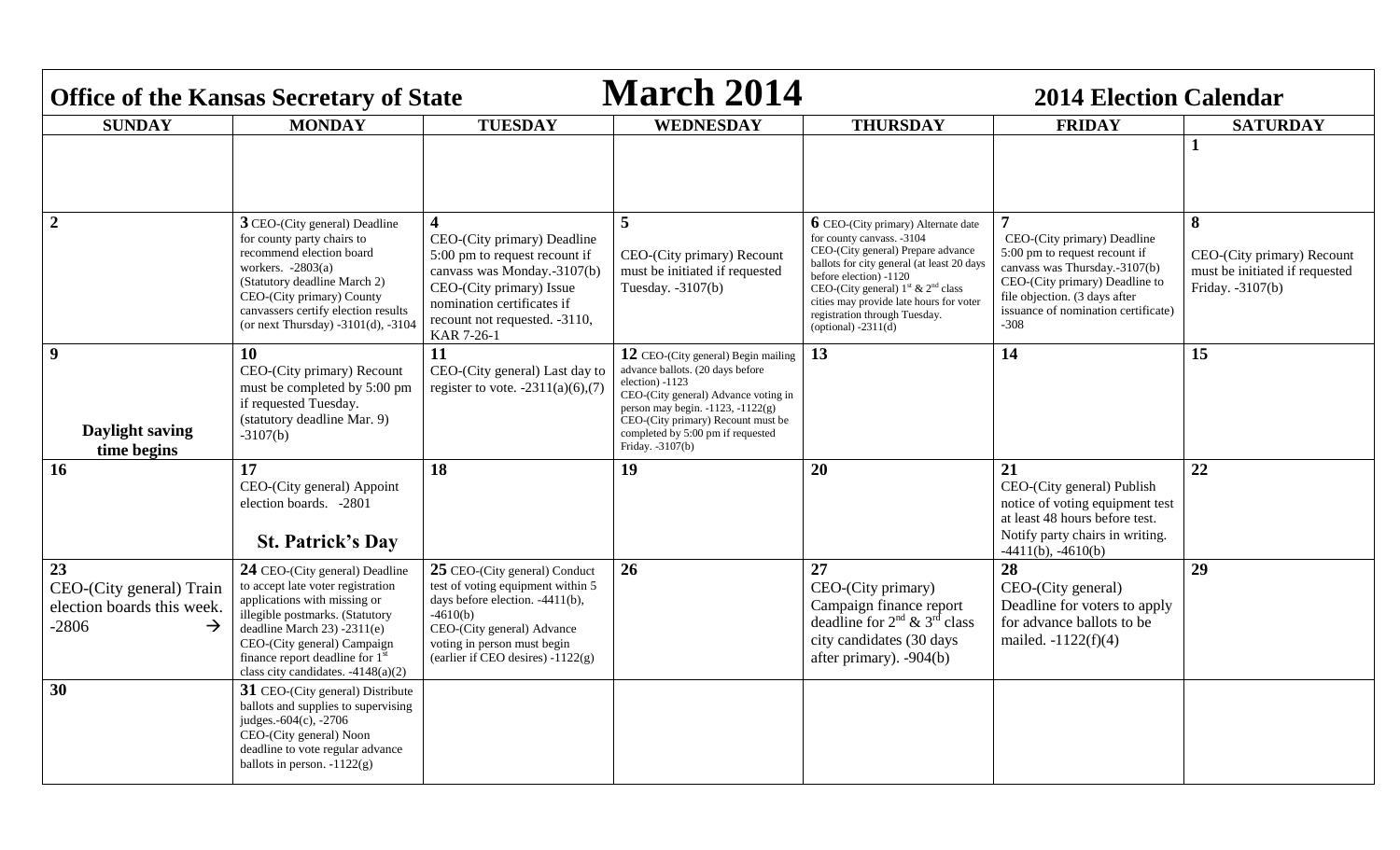| <b>Office of the Kansas Secretary of State</b> |                                                                                                                                                                                                                      |                                                                                                                                                                                                                                                                                                                                               | April 2014                                                                                                                                                                                                                                                   |                                                                                                                                                                                                                                   | <b>2014 Election Calendar</b>                                                                             |                                                                                        |
|------------------------------------------------|----------------------------------------------------------------------------------------------------------------------------------------------------------------------------------------------------------------------|-----------------------------------------------------------------------------------------------------------------------------------------------------------------------------------------------------------------------------------------------------------------------------------------------------------------------------------------------|--------------------------------------------------------------------------------------------------------------------------------------------------------------------------------------------------------------------------------------------------------------|-----------------------------------------------------------------------------------------------------------------------------------------------------------------------------------------------------------------------------------|-----------------------------------------------------------------------------------------------------------|----------------------------------------------------------------------------------------|
| <b>SUNDAY</b>                                  | <b>MONDAY</b>                                                                                                                                                                                                        | <b>TUESDAY</b>                                                                                                                                                                                                                                                                                                                                | <b>WEDNESDAY</b>                                                                                                                                                                                                                                             | <b>THURSDAY</b>                                                                                                                                                                                                                   | <b>FRIDAY</b>                                                                                             | <b>SATURDAY</b>                                                                        |
|                                                |                                                                                                                                                                                                                      | <b>CITY GENERAL</b><br><b>ELECTION</b> -2107<br>CEO-(City general) Advance ballots<br>must be returned by close of polls.<br>$-1132$<br>CEO-(City general) Disabled & non-<br>English proficient voters may apply for<br>advance ballots. $-1124(b)$ , (d)<br>CEO-(Primary) Voters may apply for<br>advance ballots to be mailed. -1122(f)(1) | $\overline{2}$<br>SOS-(Primary) Deadline to<br>send CEOs notice of primary<br>election for publication 3<br>consecutive weeks. -204<br>CEO-(City general)<br>Registration books reopen.<br>$-2311$                                                           | $\overline{\mathbf{3}}$                                                                                                                                                                                                           | $\overline{\mathbf{4}}$                                                                                   | 5                                                                                      |
| 6                                              | CEO-(City general) County<br>canvassers certify election<br>results (or next Thursday).<br>$-3101(d)$ , $-3104$                                                                                                      | 8 CEO-(City general) Deadline<br>5:00 pm to request recount if<br>canvass was Monday. -3107(b)<br>CEO-(City general) Issue election<br>certificates if recount not<br>requested. Certify results to city<br>governing bodies. -2120, -3110,<br>KAR 7-26-2                                                                                     | $\boldsymbol{9}$<br>CEO-(City general) Recount<br>must be initiated if requested<br>Tuesday. $-3107(b)$                                                                                                                                                      | <b>10</b> CEO- (City general)<br>Alternate date for county<br>canvass. -3104<br>CEO-(City primary) Deadline<br>to send notice of failure to file<br>campaign finance reports to<br>$2nd$ & $3rd$ class city candidates.<br>$-905$ | 11<br>CEO-(City general)<br>Deadline 5:00 pm to request<br>recount if canvass was<br>Thursday. $-3107(b)$ | 12<br>CEO-(City general)<br>Recount must be initiated if<br>requested Friday. -3107(b) |
| 13                                             | 14 CEO-(City general) City<br>officers-elect must file oath<br>with city clerk before next<br>council meeting. -2120<br>CEO-(City general) Recount<br>must be completed by 5:00 pm<br>if requested Tuesday. -3107(b) | 15                                                                                                                                                                                                                                                                                                                                            | <b>16</b> CEO-(City general)<br>Contest of election may be<br>filed in district court this week<br>(5 days after issuance of<br>election certificate) -1439<br>CEO-(City general) Recount<br>must be completed by 5:00 pm<br>if requested Friday. $-3107(b)$ | $\overline{17}$<br>SOS-(Primary) Prepare<br>advance voting ballot<br>forms, send to CEOs by<br>July 1. -1121                                                                                                                      | 18                                                                                                        | 19                                                                                     |
| 20<br><b>Easter</b>                            | 21                                                                                                                                                                                                                   | 22                                                                                                                                                                                                                                                                                                                                            | 23                                                                                                                                                                                                                                                           | 24                                                                                                                                                                                                                                | 25                                                                                                        | 26                                                                                     |
|                                                | 28                                                                                                                                                                                                                   |                                                                                                                                                                                                                                                                                                                                               |                                                                                                                                                                                                                                                              |                                                                                                                                                                                                                                   |                                                                                                           |                                                                                        |
| 27                                             |                                                                                                                                                                                                                      | 29                                                                                                                                                                                                                                                                                                                                            | 30                                                                                                                                                                                                                                                           |                                                                                                                                                                                                                                   |                                                                                                           |                                                                                        |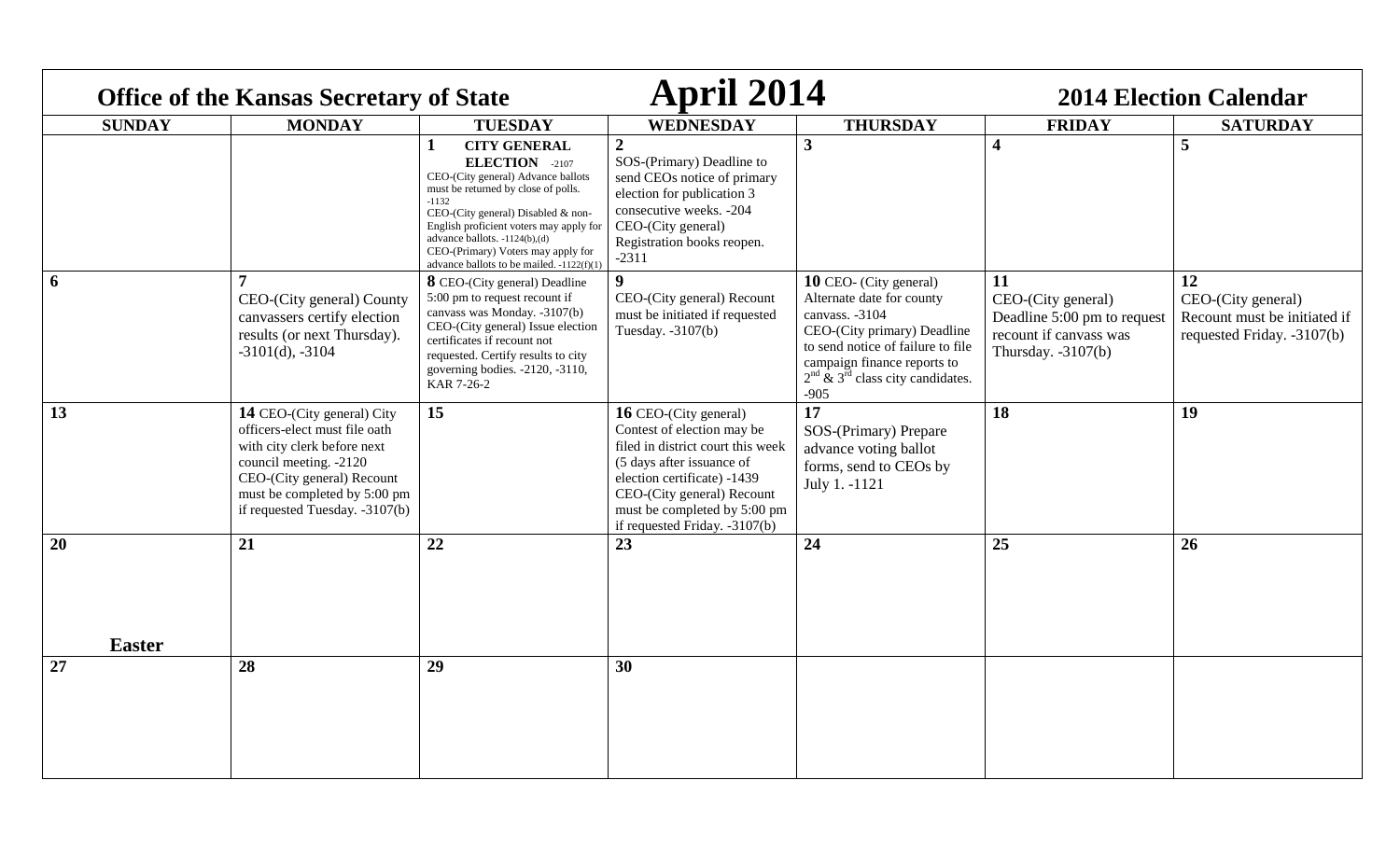| <b>Office of the Kansas Secretary of State</b> |                                                   |                 | <b>May 2014</b>  |                                                                                                                                                       | <b>2014 Election Calendar</b> |                 |  |
|------------------------------------------------|---------------------------------------------------|-----------------|------------------|-------------------------------------------------------------------------------------------------------------------------------------------------------|-------------------------------|-----------------|--|
| <b>SUNDAY</b>                                  | <b>MONDAY</b>                                     | <b>TUESDAY</b>  | <b>WEDNESDAY</b> | <b>THURSDAY</b>                                                                                                                                       | <b>FRIDAY</b>                 | <b>SATURDAY</b> |  |
|                                                |                                                   |                 |                  | $\mathbf{1}$<br>CEO-(City general)<br>Campaign finance report<br>deadline for $2nd$ & $3rd$ class<br>city candidates. -904(b)                         | $\boldsymbol{2}$              | $\mathbf{3}$    |  |
| $\overline{\mathbf{4}}$                        | 5                                                 | 6               | $\overline{7}$   | 8                                                                                                                                                     | 9 <sup>°</sup>                | <b>10</b>       |  |
| 11<br><b>Mother's Day</b>                      | 12<br>SOS-Send updated election<br>forms to CEOs. | $\overline{13}$ | 14               | 15<br>CEO-(City general)<br>Deadline to send notice of<br>failure to file campaign<br>finance reports to $2nd$ & $3rd$<br>class city candidates. -905 | 16                            | $\overline{17}$ |  |
| 18                                             | 19                                                | 20              | 21               | 22                                                                                                                                                    | 23                            | 24              |  |
| 25                                             | 26                                                | 27              | 28               | 29                                                                                                                                                    | 30                            | 31              |  |
|                                                | <b>Memorial Day</b>                               |                 |                  |                                                                                                                                                       |                               |                 |  |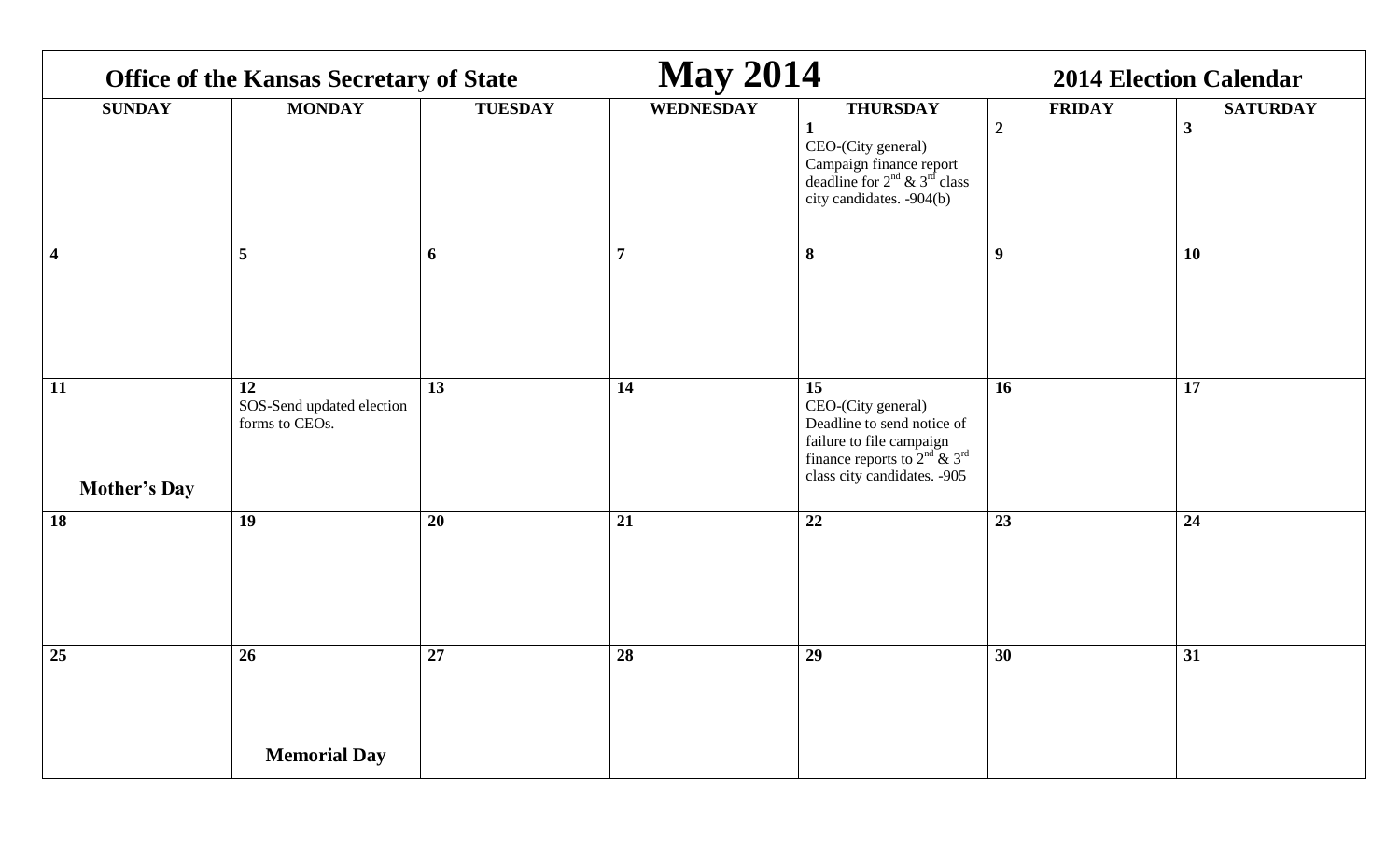| <b>Office of the Kansas Secretary of State</b> |                                                                                                                                                                                                                                                                                                                                                                                                                                                                                                                                          |                                                                                                            | <b>June 2014</b>        |                                                                                                | <b>2014 Election Calendar</b>                                                                                                           |                                                                                    |
|------------------------------------------------|------------------------------------------------------------------------------------------------------------------------------------------------------------------------------------------------------------------------------------------------------------------------------------------------------------------------------------------------------------------------------------------------------------------------------------------------------------------------------------------------------------------------------------------|------------------------------------------------------------------------------------------------------------|-------------------------|------------------------------------------------------------------------------------------------|-----------------------------------------------------------------------------------------------------------------------------------------|------------------------------------------------------------------------------------|
| <b>SUNDAY</b>                                  | <b>MONDAY</b>                                                                                                                                                                                                                                                                                                                                                                                                                                                                                                                            | <b>TUESDAY</b>                                                                                             | WEDNESDAY               | <b>THURSDAY</b>                                                                                | <b>FRIDAY</b>                                                                                                                           | <b>SATURDAY</b>                                                                    |
| $\mathbf{1}$                                   | $2$ SOS-Noon deadline for new parties to $\vert 3 \vert$<br>file petitions seeking recognition for<br>2014.-302a (Statutory deadline June 1.)<br>SOS/CEO-(Primary) Noon candidate<br>filing/withdrawal deadline (except<br>independent and judicial retention<br>candidates)(Statutory deadline June 1) -205<br>SOS-(Primary) Send unofficial candidate<br>list to CEOs. -209<br>SOS-(Primary) Mail list of primary<br>candidates for federal office to Clerk of<br>US House and Federal Election<br>Commission, President of US Senate. |                                                                                                            | $\overline{\mathbf{4}}$ | $\overline{5}$<br>SOS/CEO-(Primary)<br>Deadline to file objection<br>to candidate filing. -308 | 6<br>SOS-(Primary) Deadline to<br>notify CEOs of close of<br>registration for August<br>primary. (60 days before<br>primary) $-2311(c)$ | $\overline{7}$                                                                     |
| 8                                              | $\boldsymbol{9}$                                                                                                                                                                                                                                                                                                                                                                                                                                                                                                                         | 10                                                                                                         | 11                      | 12                                                                                             | 13<br>SOS-(Primary) Send ballot<br>forms to CEOs. -210, -213,<br>$-616, -617, -618$                                                     | 14<br><b>Flag Day</b>                                                              |
| 15<br><b>Father's Day</b>                      | <b>16</b><br>SOS-(Primary) Send<br>certified candidate list and<br>ballot rotation schedules to<br>CEOs. -212                                                                                                                                                                                                                                                                                                                                                                                                                            | 17<br>CEO-(Primary) Publish list<br>of candidates for primary<br>election for 3 consecutive<br>weeks. -209 | 18                      | 19                                                                                             | 20                                                                                                                                      | 21<br>CEO-(Primary) Deadline to<br>transmit UOCAVA ballots<br>to applicants. -1220 |
| 22                                             | 23                                                                                                                                                                                                                                                                                                                                                                                                                                                                                                                                       | 24                                                                                                         | 25                      | 26                                                                                             | 27                                                                                                                                      | 28                                                                                 |
| 29                                             | 30<br>SOS/CEO-(Primary) Last day<br>to change party affiliation<br>before primary. -3304                                                                                                                                                                                                                                                                                                                                                                                                                                                 |                                                                                                            |                         |                                                                                                |                                                                                                                                         |                                                                                    |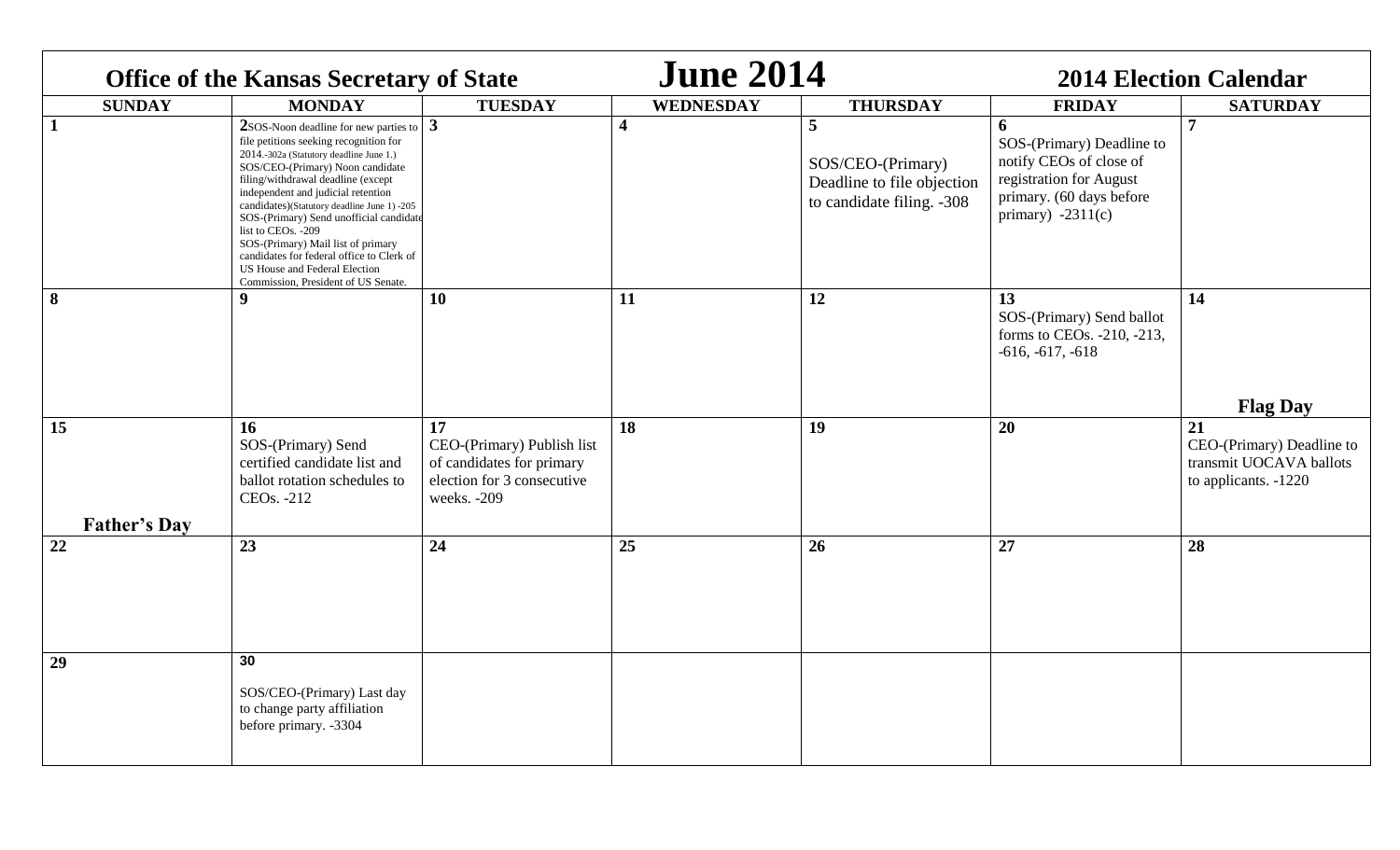| <b>Office of the Kansas Secretary of State</b>                                                                                                                                                                                                                                                                                                         |                                                                                                                                                                                                                                                                                                                                                  | <b>July 2014</b>                                                                                                                                                                                                                                                                         |                                                                                                                                                                          | <b>2014 Election Calendar</b>                                                                                                                       |                                                                                                                                                                                                                                                          |                 |
|--------------------------------------------------------------------------------------------------------------------------------------------------------------------------------------------------------------------------------------------------------------------------------------------------------------------------------------------------------|--------------------------------------------------------------------------------------------------------------------------------------------------------------------------------------------------------------------------------------------------------------------------------------------------------------------------------------------------|------------------------------------------------------------------------------------------------------------------------------------------------------------------------------------------------------------------------------------------------------------------------------------------|--------------------------------------------------------------------------------------------------------------------------------------------------------------------------|-----------------------------------------------------------------------------------------------------------------------------------------------------|----------------------------------------------------------------------------------------------------------------------------------------------------------------------------------------------------------------------------------------------------------|-----------------|
| <b>SUNDAY</b>                                                                                                                                                                                                                                                                                                                                          | <b>MONDAY</b>                                                                                                                                                                                                                                                                                                                                    | <b>TUESDAY</b>                                                                                                                                                                                                                                                                           | <b>WEDNESDAY</b>                                                                                                                                                         | <b>THURSDAY</b>                                                                                                                                     | <b>FRIDAY</b>                                                                                                                                                                                                                                            | <b>SATURDAY</b> |
|                                                                                                                                                                                                                                                                                                                                                        |                                                                                                                                                                                                                                                                                                                                                  | 1 CEO-(Primary) Deadline to<br>publish times, places and close of<br>registration. Date varies with daily<br>or weekly newspaper schedule.<br>$-2310, -2311(a)(3)$ , KAR 7-23-4<br>SOS-(Primary) Deadline to send<br>advance ballot forms and voter<br>instructions to CEOs. -1121       | $\overline{2}$                                                                                                                                                           | $\mathbf{3}$                                                                                                                                        | 4 CEO-(Primary) Deadline for in-<br>state residence change. Voter who<br>moves within 30 days before<br>election may vote in former<br>precinct. (Deadline July 6) -3701<br><b>Independence Day</b>                                                      | 5               |
| 6                                                                                                                                                                                                                                                                                                                                                      | CEO-(Primary) Deadline for<br>county party chairs to<br>recommend election board<br>workers. (Statutory deadline<br>July 6). $-2803(a)$                                                                                                                                                                                                          | 8                                                                                                                                                                                                                                                                                        | 9                                                                                                                                                                        | <b>10</b><br>CEO-(Primary) $1st$ & $2nd$ class<br>cities may provide late hours<br>for voter registration through<br>Tuesday. (optional) $-2311(d)$ | 11                                                                                                                                                                                                                                                       | 12              |
| 13                                                                                                                                                                                                                                                                                                                                                     | 14                                                                                                                                                                                                                                                                                                                                               | 15<br>SOS/CEO-(Primary) Last day<br>to register to vote. $-2311(a)(3)$                                                                                                                                                                                                                   | 16<br>CEO-(Primary) Begin mailing<br>advance ballots. (20 days before<br>election) -1123<br>CEO-(Primary) Advance voting in<br>person may begin.<br>$-1122(g)$ , $-1123$ | 17<br>CEO-(Primary) Certify to SOS<br>and county party chairs voter<br>registration & party affiliation by<br>precinct. -3302, KAR 7-27-1           | 18                                                                                                                                                                                                                                                       | 19              |
| 20                                                                                                                                                                                                                                                                                                                                                     | 21<br>CEO-(Primary) Deadline to mail<br>copies of publication to candidates<br>& party chairs. -211<br>SOS-(Primary) Send abstract<br>books to CEOs. -3206                                                                                                                                                                                       | 22                                                                                                                                                                                                                                                                                       | 23                                                                                                                                                                       | 24                                                                                                                                                  | 25 CEO-(Primary) Deadline for<br>county party chairs to suggest<br>ballot changes to CEOs. -211<br>CEO-(Primary) Publish notice of<br>voting equipment test at least 48<br>hours before test. Notify party<br>chairs in writing. -4411(b),<br>$-4610(b)$ | 26              |
| 27 CEO-(Primary) Deadline to<br>accept late voter registration<br>applications with missing or<br>illegible postmarks. (Statutory<br>deadline July 27.) $-2311(e)$<br>$\rightarrow$<br>CEO-(Primary) Candidates and their<br>agents may inspect ballots.<br>→<br>$-604(c)$<br>CEO-(Primary) Train election<br>boards this week. -2806<br>$\rightarrow$ | 28 CEO-(Primary) Appoint election<br>boards. - 2801<br>SOS/CEO-(Primary) Campaign<br>finance report deadline for state &<br>county candidates, parties & political<br>action committees. $-4148(a)(1)$<br>CEO-(Primary) Deadline for township<br>candidates to file affidavits of<br>exemption for campaigns under \$500.<br>$-904(a)$ , $-4173$ | 29 SOS/CEO-(Primary) Election<br>night tabulation test run.(tentative)<br>CEO-(Primary) Advance voting in<br>person must begin (earlier if CEO<br>desires). $-1122(g)$<br>CEO-(Primary) Conduct test of<br>voting equipment within 5 days<br>before election. $-4411(b)$ ,<br>$-4610(b)$ | 30                                                                                                                                                                       | 31                                                                                                                                                  |                                                                                                                                                                                                                                                          |                 |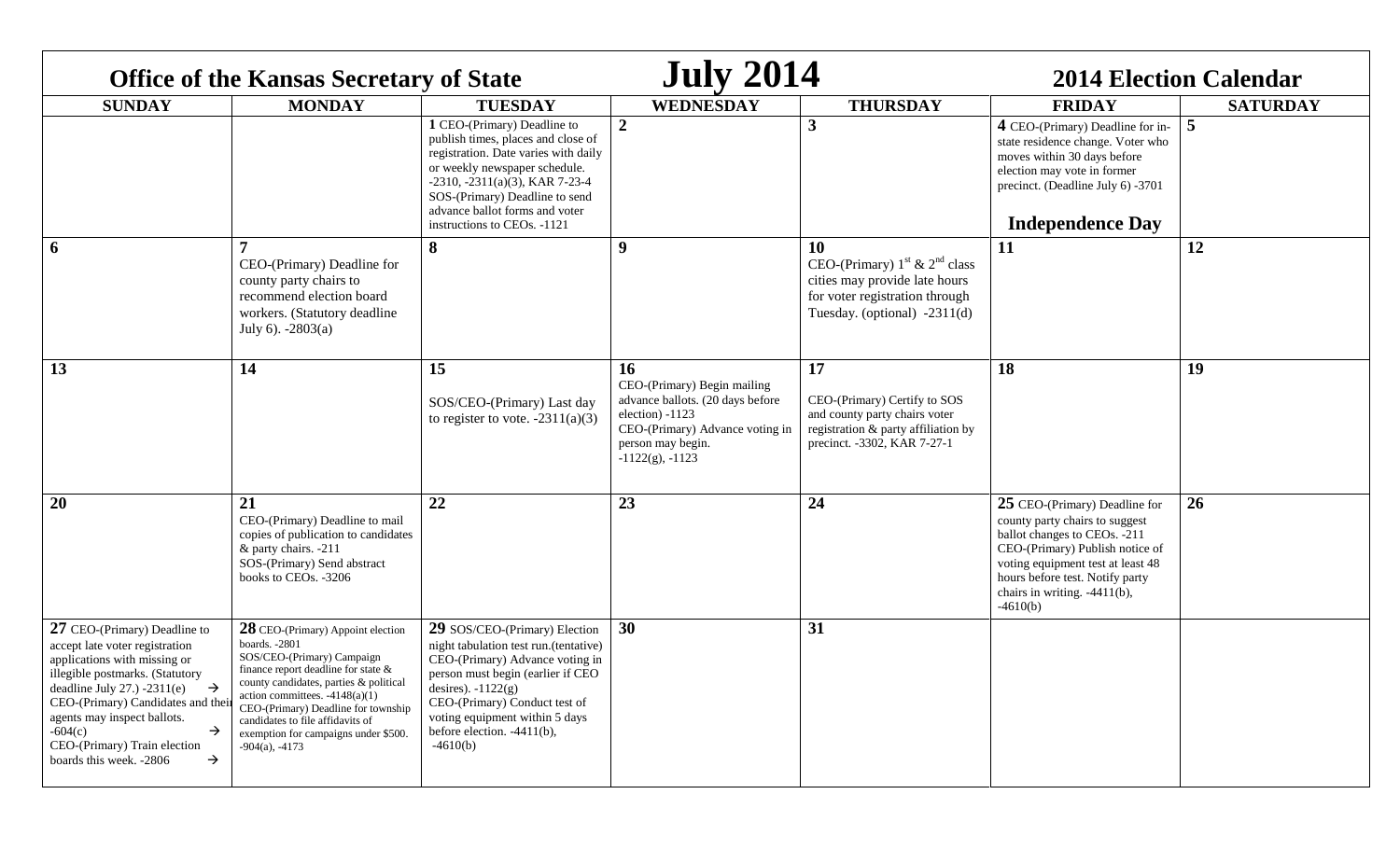|                                                                                                                         | <b>Office of the Kansas Secretary of State</b>                                                                                                                                                                                                                               |                                                                                                                                                                                                                                                            | <b>August 2014</b>                                                                                                                                                                                                      |                                                                        | <b>2014 Election Calendar</b>                                                                                                                                                                                                                                                             |                                                                                                                              |
|-------------------------------------------------------------------------------------------------------------------------|------------------------------------------------------------------------------------------------------------------------------------------------------------------------------------------------------------------------------------------------------------------------------|------------------------------------------------------------------------------------------------------------------------------------------------------------------------------------------------------------------------------------------------------------|-------------------------------------------------------------------------------------------------------------------------------------------------------------------------------------------------------------------------|------------------------------------------------------------------------|-------------------------------------------------------------------------------------------------------------------------------------------------------------------------------------------------------------------------------------------------------------------------------------------|------------------------------------------------------------------------------------------------------------------------------|
| <b>SUNDAY</b>                                                                                                           | <b>MONDAY</b>                                                                                                                                                                                                                                                                | <b>TUESDAY</b>                                                                                                                                                                                                                                             | <b>WEDNESDAY</b>                                                                                                                                                                                                        | <b>THURSDAY</b>                                                        | <b>FRIDAY</b>                                                                                                                                                                                                                                                                             | <b>SATURDAY</b>                                                                                                              |
|                                                                                                                         |                                                                                                                                                                                                                                                                              |                                                                                                                                                                                                                                                            |                                                                                                                                                                                                                         |                                                                        | 1<br>$CEO - (Primary)$ Deadline<br>for voters to apply for<br>advance ballots to be<br>mailed. $-1122(f)(1)$                                                                                                                                                                              | $\overline{2}$                                                                                                               |
| $\overline{3}$<br>$CEO - (Primary)$ Distribute<br>ballots and supplies to<br>supervising judges. $-604(c)$ ,<br>$-2706$ | 4 SOS/CEO - (General) Noon<br>deadline for independent<br>candidates to file petitions.-305(b)<br>SOS/CEO - (General) Noon<br>deadline for retention judges to<br>file. 20-2908<br>CEO - (Primary) Noon deadline<br>to vote regular advance ballots in<br>person. $-1122(g)$ | <b>5 PRIMARY ELECTION</b><br>$-203(a)$<br>CEO-(Primary) Advance ballots<br>must be returned by close of polls.<br>$-1132$<br>CEO-(Primary) Disabled & non-<br>English proficient voters may<br>apply for advance ballots.<br>$-1122(g)$ , $-1124(b)$ , (d) | $6$ SOS/CEO – (Primary)<br>Registration books reopen. -2311<br>CEO - (Primary) Prepare<br>preliminary final abstract. -3106<br>$CEO - (General) Voters$ may<br>apply for advance ballots to be<br>mailed. $-1122(f)(2)$ | $\overline{7}$                                                         | 8                                                                                                                                                                                                                                                                                         | $\boldsymbol{9}$                                                                                                             |
| 10                                                                                                                      | 11 CEO - (Primary) County<br>canvassers certify election results (or<br>next Thursday) -3104, -3107<br>CEO - (Primary) Send intermediate<br>abstract for national/state offices to<br>SOS as soon as possible. -3106, -3202                                                  | 12 SOS/CEO - (Primary) Deadline<br>5:00 pm to request recount if canvass<br>was Monday. -3107(b)<br>$CEO - (Primary)$ Issue nomination<br>certificates for county/township<br>candidates if recount not requested.<br>-3110, KAR 7-26-1                    | 13<br>$CEO - (Primary)$ Recount<br>must be initiated if<br>requested Tuesday.-3107(b)                                                                                                                                   | 14<br>CEO - (Primary) Alternate<br>date for county canvass.<br>$-3104$ | 15 $SOS/CEO - (Primary)$ Deadline<br>5:00 pm to request recount if canvass<br>was Thursday. -3107(b)<br>$CEO - (Primary)$ Objections to<br>nominations for local office must be<br>filed within 3 days of issuance of<br>nomination certificate.<br>$\leftarrow$ -308(a)(1) $\rightarrow$ | 16<br>$CEO - (Primary)$ Recount<br>must be initiated if<br>requested Friday. -3107(b)                                        |
| 17                                                                                                                      | 18<br>$SOS/CEO - (Primary)$<br>Recount must be completed<br>by 5:00 pm if requested<br>Tuesday (statutory deadline<br>Aug. 17). -3107(b)                                                                                                                                     | 19<br>$CEO - (Primary) Deadline$<br>to transmit election abstract<br>to SOS. -3203                                                                                                                                                                         | 20<br>$SOS/CEO - (Primary)$<br>Recount must be completed<br>by 5:00 pm if requested<br>Friday. -3107(b)                                                                                                                 | 21                                                                     | 22                                                                                                                                                                                                                                                                                        | 23<br>CEO-Deadline to file<br>objection for local office.<br>(3 days after issuance of<br>nomination certificate.)<br>$-308$ |
| 24                                                                                                                      | $\overline{25}$<br>$CEO - (Primary)$ Deadline for<br>county/township candidates to<br>declare incapability and withdraw<br>from nomination (10 days after<br>county canvass-may be next<br>Thursday). -306b(b)                                                               | 26                                                                                                                                                                                                                                                         | 27                                                                                                                                                                                                                      | 28                                                                     | 29<br>$SOS - (Primary) State$<br>board of canvassers meets.<br>(tentative date-deadline<br>September 1) -3205                                                                                                                                                                             | 30                                                                                                                           |
| 31                                                                                                                      |                                                                                                                                                                                                                                                                              |                                                                                                                                                                                                                                                            |                                                                                                                                                                                                                         |                                                                        |                                                                                                                                                                                                                                                                                           |                                                                                                                              |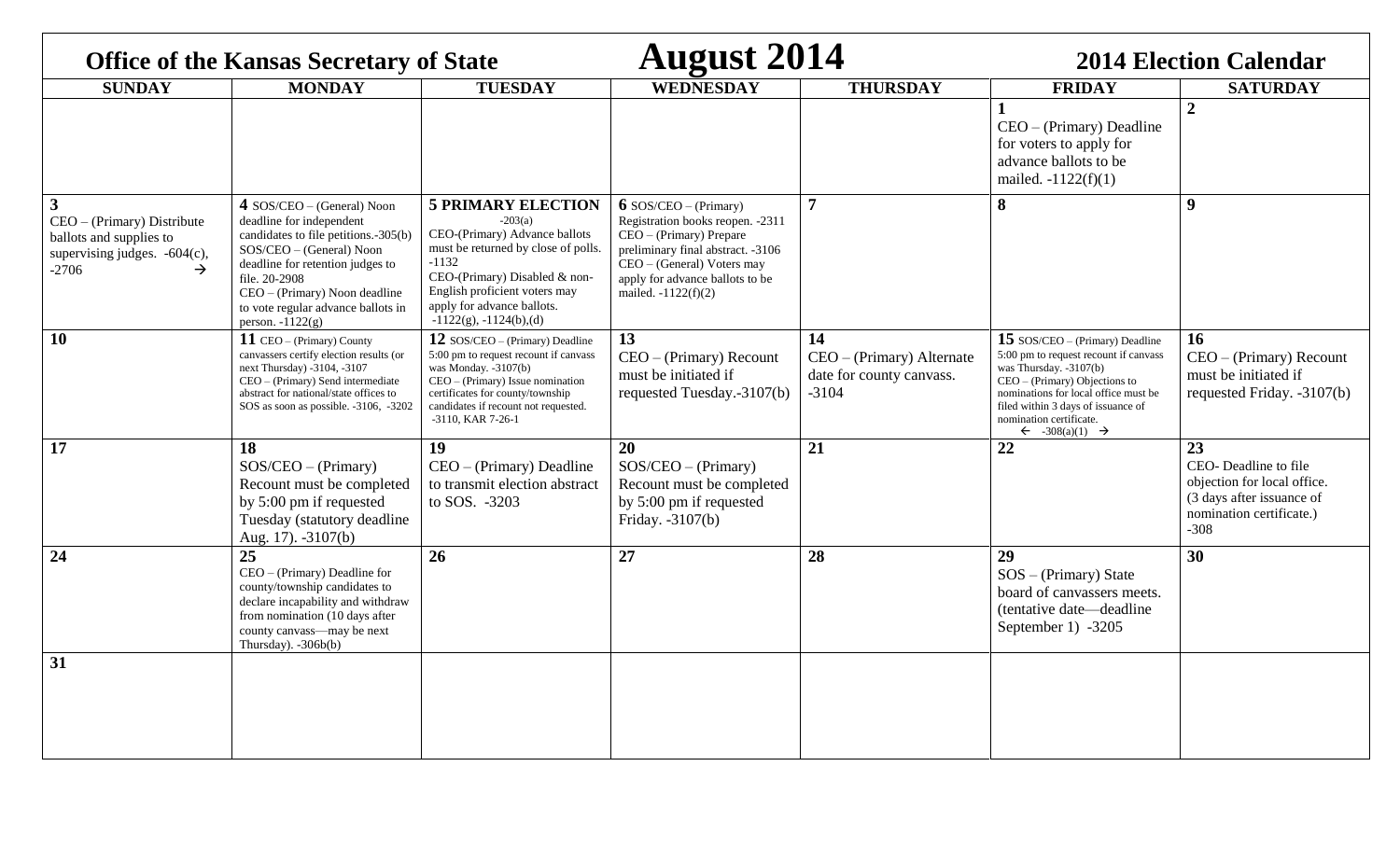| <b>September 2014</b><br><b>2014 Election Calendar</b><br><b>Office of the Kansas Secretary of State</b> |                                                                                                                                                                                                                                                                       |                                                                                                                                                                                                                                                                                   |                         |                                                                                                                              |                                                                                                                                                                                                                                                               |                                                                                                                                                                                                                                                                                                                                |
|----------------------------------------------------------------------------------------------------------|-----------------------------------------------------------------------------------------------------------------------------------------------------------------------------------------------------------------------------------------------------------------------|-----------------------------------------------------------------------------------------------------------------------------------------------------------------------------------------------------------------------------------------------------------------------------------|-------------------------|------------------------------------------------------------------------------------------------------------------------------|---------------------------------------------------------------------------------------------------------------------------------------------------------------------------------------------------------------------------------------------------------------|--------------------------------------------------------------------------------------------------------------------------------------------------------------------------------------------------------------------------------------------------------------------------------------------------------------------------------|
| <b>SUNDAY</b>                                                                                            | <b>MONDAY</b>                                                                                                                                                                                                                                                         | <b>TUESDAY</b>                                                                                                                                                                                                                                                                    | <b>WEDNESDAY</b>        | <b>THURSDAY</b>                                                                                                              | <b>FRIDAY</b>                                                                                                                                                                                                                                                 | <b>SATURDAY</b>                                                                                                                                                                                                                                                                                                                |
|                                                                                                          | 1<br><b>Labor Day</b>                                                                                                                                                                                                                                                 | $\overline{2}$<br>$SOS - (Primary)$ Deadline<br>for state board of<br>canvassers to meet. -3205                                                                                                                                                                                   | $\overline{\mathbf{3}}$ | 4<br>CEO - (Primary) Campaign<br>finance report deadline for<br>township candidates. -904(b)                                 | 5<br>SOS-(General) Send to CEOs:<br>(1) certified candidate list to be<br>published [deadline Oct. 15],<br>$-311,$<br>(2) ballot rotation schedules, -610<br>(3) judicial ballots, -617,<br>(4) constitutional amendment<br>resolution and ballot. -605, -607 | 6<br>$SOS - (General)$ Deadline to notify<br>CEOs of close of registration for<br>general election (60 days before<br>election). $-2311(c)$<br>$\leftarrow$<br>$SOS - (General)$ Deadline for<br>Supreme Court, Court of Appeals<br>judges to file for retention. KS Const.<br>Art. 3 Sec. $5(c)$ , 20-3006(b)<br>$\leftarrow$ |
| $\overline{7}$                                                                                           | 8<br>SOS - (Primary) Mail nomination<br>certificates to primary winners,<br>publish results in Kansas Register (4<br>days after state canvass). -3205<br>CEO/SOS - (Primary) Deadline to file<br>objection (3 days after issuance of<br>nomination certificate). -308 | 9<br>$SOS - (Primary)$ Deadline<br>for national/state candidates<br>to declare incapability and<br>withdraw (7 days after state<br>canvass). $-306b(b)$                                                                                                                           | 10                      | <b>11</b>                                                                                                                    | 12                                                                                                                                                                                                                                                            | 13                                                                                                                                                                                                                                                                                                                             |
| 14                                                                                                       | 15                                                                                                                                                                                                                                                                    | 16                                                                                                                                                                                                                                                                                | 17                      | <b>18</b>                                                                                                                    | 19                                                                                                                                                                                                                                                            | 20<br>CEO - (General) Deadline<br>to transmit UOCAVA<br>ballots to applicants. -1220                                                                                                                                                                                                                                           |
| 21                                                                                                       | 22                                                                                                                                                                                                                                                                    | 23                                                                                                                                                                                                                                                                                | 24                      | 25<br>$SOS/CEO - (Primary)$<br>Deadline for withdrawal of<br>candidate nominated to fill<br>candidate vacancy.<br>$-306b(d)$ | 26                                                                                                                                                                                                                                                            | 27                                                                                                                                                                                                                                                                                                                             |
| 28                                                                                                       | 29                                                                                                                                                                                                                                                                    | 30 SOS-(General) Deadline to<br>send advance ballot forms & voter<br>instructions to CEOs. -1121<br>CEO-(General) Deadline to<br>publish times, places & close of<br>registration. (Date varies with<br>daily or weekly newspaper<br>schedule.) -2310, -2311(a)(3),<br>KAR 7-23-4 |                         |                                                                                                                              |                                                                                                                                                                                                                                                               |                                                                                                                                                                                                                                                                                                                                |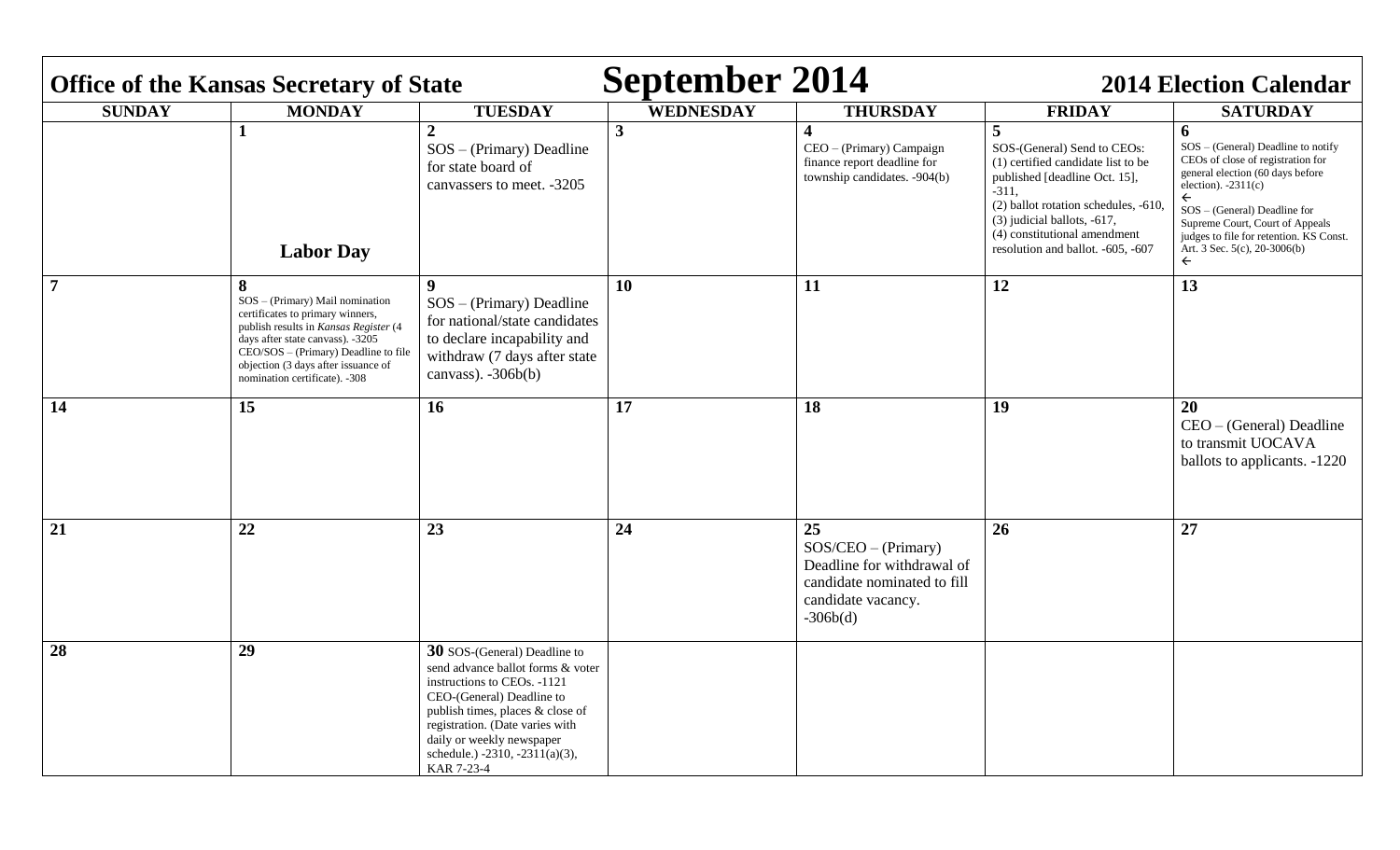| <b>Office of the Kansas Secretary of State</b> |                                                                                                                                                                                                                                                                                                                                                                                                                                                                      |                                                                                                                                                                                                                                                                                                                                                                                  | October 2014                                                                                                                                                                                                                                                                                 |                                                                                                                                                                       | <b>2014 Election Calendar</b>                                                                                                                                                 |                         |  |
|------------------------------------------------|----------------------------------------------------------------------------------------------------------------------------------------------------------------------------------------------------------------------------------------------------------------------------------------------------------------------------------------------------------------------------------------------------------------------------------------------------------------------|----------------------------------------------------------------------------------------------------------------------------------------------------------------------------------------------------------------------------------------------------------------------------------------------------------------------------------------------------------------------------------|----------------------------------------------------------------------------------------------------------------------------------------------------------------------------------------------------------------------------------------------------------------------------------------------|-----------------------------------------------------------------------------------------------------------------------------------------------------------------------|-------------------------------------------------------------------------------------------------------------------------------------------------------------------------------|-------------------------|--|
| <b>SUNDAY</b>                                  | <b>MONDAY</b>                                                                                                                                                                                                                                                                                                                                                                                                                                                        | <b>TUESDAY</b>                                                                                                                                                                                                                                                                                                                                                                   | <b>WEDNESDAY</b>                                                                                                                                                                                                                                                                             | <b>THURSDAY</b>                                                                                                                                                       | <b>FRIDAY</b>                                                                                                                                                                 | <b>SATURDAY</b>         |  |
|                                                |                                                                                                                                                                                                                                                                                                                                                                                                                                                                      |                                                                                                                                                                                                                                                                                                                                                                                  |                                                                                                                                                                                                                                                                                              | $\overline{2}$                                                                                                                                                        | 3<br>CEO-(General) Deadline for<br>in-state residence change.<br>Voter who moves within 30<br>days before election may vote<br>in former precinct. (Deadline<br>Oct. 5) -3701 | $\overline{\mathbf{4}}$ |  |
| $\overline{5}$                                 | 6<br>$CEO - (General)$ Deadline for<br>county party chairs to<br>recommend election board<br>workers (Statutory deadline<br>Sunday, Oct. 5) -2803(a)                                                                                                                                                                                                                                                                                                                 |                                                                                                                                                                                                                                                                                                                                                                                  | 8                                                                                                                                                                                                                                                                                            | $\boldsymbol{9}$<br>CEO – (General) $1^{st}$ & $2^{nd}$<br>class cities may provide late<br>hours for voter registration<br>through Tuesday. (optional)<br>$-2311(d)$ | 10<br>$CEO - (General)$ Deadline to<br>mail copy of notice of general<br>election to each nominee for<br>office and judicial candidates.<br>$-105$                            | 11                      |  |
| 12                                             | 13<br><b>Columbus Day</b>                                                                                                                                                                                                                                                                                                                                                                                                                                            | 14<br>SOS/CEO - (General) Last<br>day to register to vote.<br>$-2311(a)(3)$                                                                                                                                                                                                                                                                                                      | 15<br>CEO-(General) Begin mailing<br>advance ballots. (20 days before<br>election) -1123<br>CEO-(General) Advance voting in<br>person may begin. $-1122(g)$ , $-1123$<br>SOS-(General) Publish first notice of<br>constitutional amendment this week.<br>$(3$ consecutive weeks) $64-103(b)$ | 16<br>$CEO - (General)$ Certify to<br>SOS and county party chairs<br>voter registration & party<br>affiliation by precinct. -3302,<br>KAR 7-27-1                      | 17                                                                                                                                                                            | 18                      |  |
| 19                                             | 20<br>$CEO - (General)$ Deadline to<br>publish notice of general<br>election. -105<br>CEO - (General) Appoint<br>election boards. -2801                                                                                                                                                                                                                                                                                                                              | 21<br>SOS - (General) Send abstract<br>books to CEOs. -3006                                                                                                                                                                                                                                                                                                                      | 22<br>$SOS - (General)$ Publish<br>second notice of constitutional<br>amendment this week.<br>$64-103(b)$                                                                                                                                                                                    | 23                                                                                                                                                                    | 24<br>CEO - (General) Publish<br>notice of voting equipment test<br>at least 48 hours before test.<br>Notify party chairs in writing.<br>$-4411(b)$ , $-4610(b)$              | 25                      |  |
| 26                                             | 27 CEO-(General) Deadline to accept<br>late voter registrations with missing or<br>illegible postmarks. $-2311(e)$<br>CEO-(General) Train election boards<br>this week.-2806<br>SOS-(General) Noon deadline for write-<br>in candidates for statewide office to file<br>affidavits with $SOS.-305(b)$ , $-305(e)$<br>SOS/CEO-(General) Campaign finance<br>report deadline for state & county<br>candidates, parties & political action<br>committees. $-4148(a)(2)$ | 28<br>CEO - (General) Candidates and their<br>agents may inspect ballots. $-604(c)$<br>$CEO - (General)$ Advance voting in<br>person must begin (earlier if CEO<br>desires). $-1122(g)$<br>CEO - (General) Conduct test of<br>voting equipment within 5 days of<br>election. $-4411(b)$ , $-4610(b)$<br>$SOS/CEO$ – (General) Election night<br>tabulation test run. (tentative) | 29<br>$SOS - (General)$ Publish third<br>notice of constitutional<br>amendment this week.<br>$64-103(b)$                                                                                                                                                                                     | 30                                                                                                                                                                    | 31<br>$CEO - (General)$ Deadline<br>for voters to apply for<br>advance ballots to be<br>mailed. $-1122(f)(2)$<br><b>Halloween</b>                                             |                         |  |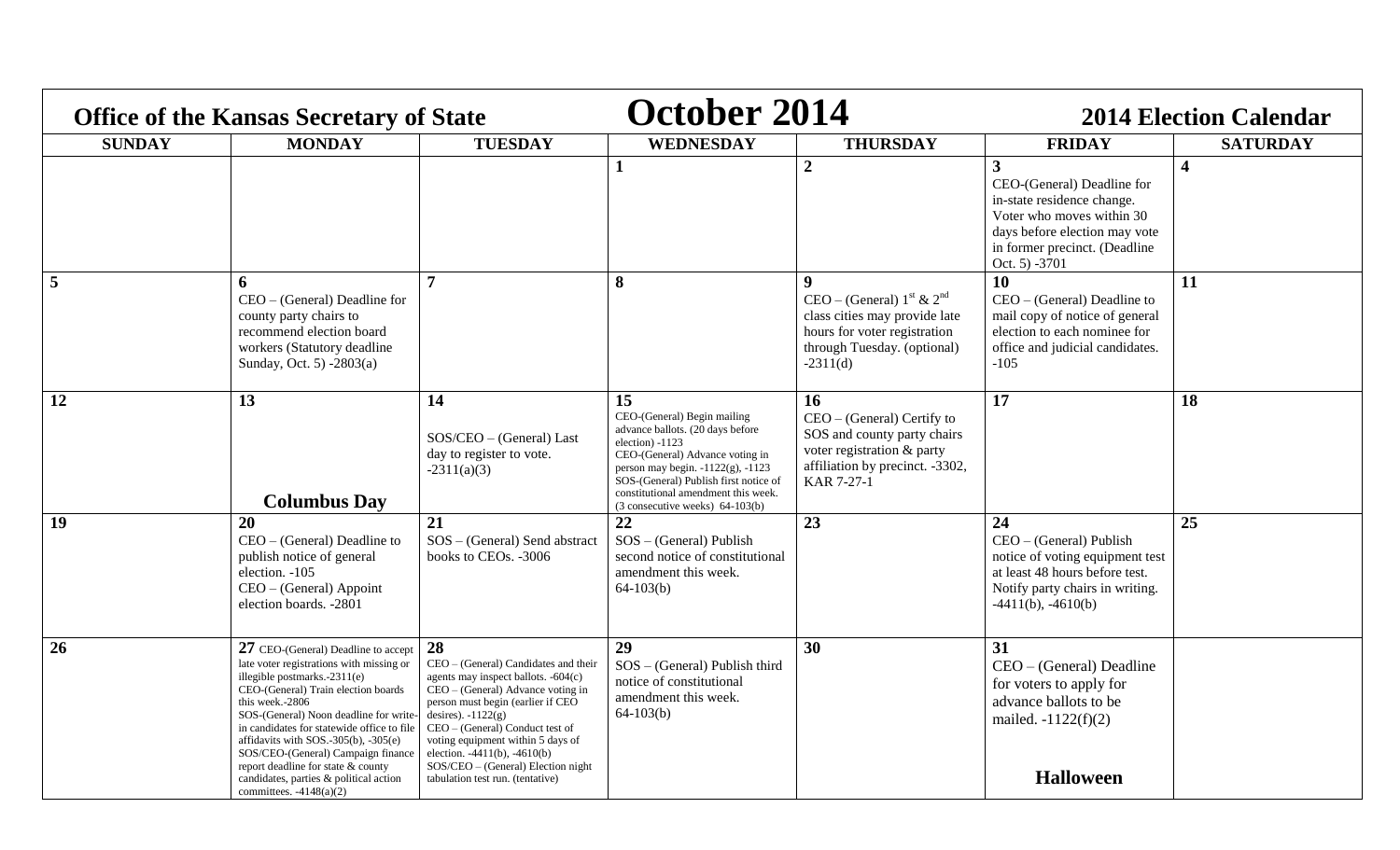| <b>Office of the Kansas Secretary of State</b> |                                                                                                                                                                                                    |                                                                                                                                                                                                                                                                                                                                                                     | <b>November 2014</b>                                                                                                                                                                                                                                                                  |                                                                        | <b>2014 Election Calendar</b>                                                                                |                                                                                           |  |
|------------------------------------------------|----------------------------------------------------------------------------------------------------------------------------------------------------------------------------------------------------|---------------------------------------------------------------------------------------------------------------------------------------------------------------------------------------------------------------------------------------------------------------------------------------------------------------------------------------------------------------------|---------------------------------------------------------------------------------------------------------------------------------------------------------------------------------------------------------------------------------------------------------------------------------------|------------------------------------------------------------------------|--------------------------------------------------------------------------------------------------------------|-------------------------------------------------------------------------------------------|--|
| <b>SUNDAY</b>                                  | <b>MONDAY</b>                                                                                                                                                                                      | <b>TUESDAY</b>                                                                                                                                                                                                                                                                                                                                                      | <b>WEDNESDAY</b>                                                                                                                                                                                                                                                                      | <b>THURSDAY</b>                                                        | <b>FRIDAY</b>                                                                                                | <b>SATURDAY</b>                                                                           |  |
|                                                |                                                                                                                                                                                                    |                                                                                                                                                                                                                                                                                                                                                                     |                                                                                                                                                                                                                                                                                       |                                                                        |                                                                                                              | 1                                                                                         |  |
| $\overline{2}$<br>Daylight saving<br>time ends | 3<br>CEO – (General) Noon deadline<br>to vote regular advance ballots in<br>person. $-1122(g)$<br>CEO - (General) Distribute<br>ballots and supplies to supervising<br>judges. $-604(c)$ , $-2706$ | <b>GENERAL</b><br>$\overline{\mathbf{4}}$<br><b>ELECTION</b><br>CEO-(General) Advance ballots must<br>be returned by close of polls.-1132<br>CEO-(General) Disabled & non-<br>English proficient voters may apply<br>for advance ballots.-1122(g)-1124(b),(d)                                                                                                       | 5<br>$SOS/CEO$ – (General)<br>Registration books reopen.<br>$-2311$<br>CEO - (General) Prepare<br>preliminary final abstract.<br>$-3106$                                                                                                                                              | 6                                                                      | 7                                                                                                            | 8                                                                                         |  |
| 9                                              | 10<br>CEO – (General) County<br>canvassers certify election<br>results (or next Thursday).<br>$-3104, -3107$                                                                                       | 11CEO-(General) Send intermediate<br>abstract for national/state offices to SOS<br>as soon as possible.-3202<br>SOS/CEO-(General) Deadline 5:00 pm to<br>request recount if canvass was Monday.<br>$-3107(b)$<br>CEO-(General) Issue certificates of<br>election to county/township candidates if<br>recount not requested -3110, KAR 7-26-2<br><b>Veterans Day</b> | 12<br>$SOS/CEO$ – (General)<br>Recount must be initiated if<br>requested Tuesday.<br>$-3107(b)$                                                                                                                                                                                       | 13<br>CEO - (General) Alternate<br>date for county canvass.<br>$-3104$ | 14<br>$SOS/CEO$ – (General)<br>Deadline 5:00 pm to request<br>recount if canvass was<br>Thursday. $-3107(b)$ | 15<br>$SOS/CEO$ – (General)<br>Recount must be initiated if<br>requested Friday. -3107(b) |  |
| 16                                             | 17<br>$SOS/CEO$ – (General)<br>Recount must be completed<br>by 5:00 pm if requested<br>Tuesday (statutory deadline<br>Nov. 16). -3107(b)                                                           | 18<br>CEO - (General) Deadline<br>to transmit election abstract<br>to SOS. -3203                                                                                                                                                                                                                                                                                    | 19 SOS/CEO-(General) Recount<br>must be completed by 5:00 pm if<br>requested Friday.-3107(b)<br>CEO-(General) Contest of election for<br>local office may be filed in district<br>court. (5 days after issuance of<br>certificate of election)<br>$\leftarrow$ -1439 $\rightarrow$    | 20                                                                     | 21                                                                                                           | 22                                                                                        |  |
| 23                                             | 24                                                                                                                                                                                                 | 25                                                                                                                                                                                                                                                                                                                                                                  | $26$ SOS – (General) State board of<br>canvassers meets. (Tentative date-<br>deadline Dec. $1) -3206(b)$<br>SOS-(General) Send certificate of<br>election to successful candidates.<br>Send notice of preorganizational<br>meeting to KS House members-<br>elect. $-3211(c)$ , 46-143 | 27<br><b>Thanksgiving</b>                                              | 28                                                                                                           | 29                                                                                        |  |
| 30                                             |                                                                                                                                                                                                    |                                                                                                                                                                                                                                                                                                                                                                     |                                                                                                                                                                                                                                                                                       |                                                                        |                                                                                                              |                                                                                           |  |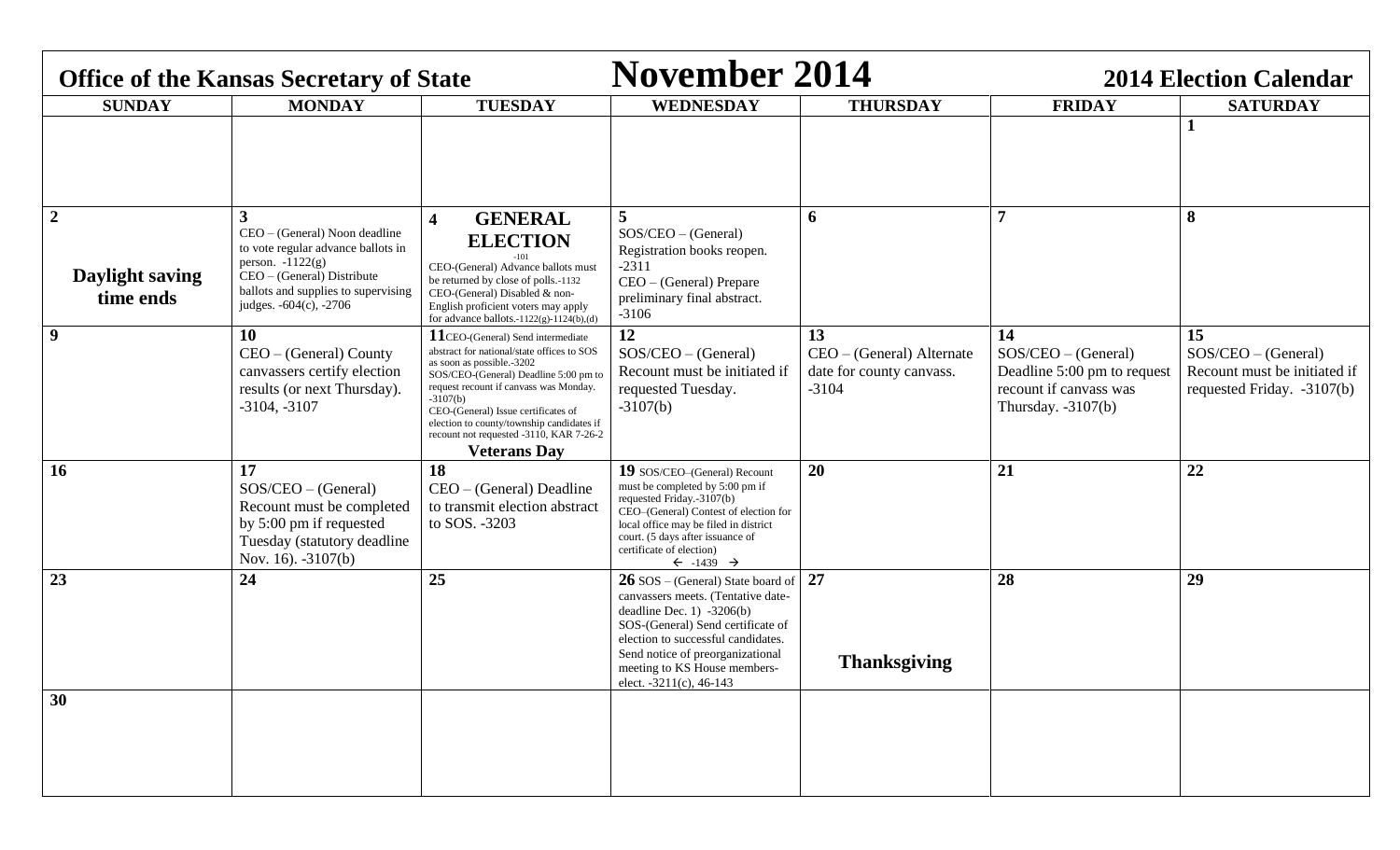|               | <b>Office of the Kansas Secretary of State</b>                                                                                                                        |                                                                                                                              | December 2014                                                                                                                                                                                                                                                                                               |                                                                                                                                                                                                                                                                                                                                         | <b>2014 Election Calendar</b> |                 |
|---------------|-----------------------------------------------------------------------------------------------------------------------------------------------------------------------|------------------------------------------------------------------------------------------------------------------------------|-------------------------------------------------------------------------------------------------------------------------------------------------------------------------------------------------------------------------------------------------------------------------------------------------------------|-----------------------------------------------------------------------------------------------------------------------------------------------------------------------------------------------------------------------------------------------------------------------------------------------------------------------------------------|-------------------------------|-----------------|
| <b>SUNDAY</b> | <b>MONDAY</b>                                                                                                                                                         | <b>TUESDAY</b>                                                                                                               | <b>WEDNESDAY</b>                                                                                                                                                                                                                                                                                            | <b>THURSDAY</b>                                                                                                                                                                                                                                                                                                                         | <b>FRIDAY</b>                 | <b>SATURDAY</b> |
|               | SOS-(General) Deadline for<br>state board of canvassers to<br>meet. $-3206(b)$<br>SOS- (General) Convene<br>preorganizational meeting<br>of Kansas House. $46-142(a)$ | $\overline{2}$<br>CEO- (General) Township<br>officers-elect take oath 20<br>days after being notified of<br>election. 80-202 | 3<br>SOS-(General) Certify<br>federal election results to<br>Secretary of US Senate,<br>Clerk of US House.                                                                                                                                                                                                  | 4 SOS-(General) Publish election<br>results in Kansas Register. -3211(d)<br>SOS-(General) Contest of election<br>for national/state office may be<br>filed in district court. (5 days after<br>issuance of certificate of election)<br>$-1439$<br>CEO-(General) Campaign finance<br>report deadline for township<br>candidates. -904(b) | $\overline{5}$                | 6               |
|               | 8                                                                                                                                                                     | $\boldsymbol{9}$                                                                                                             | 10                                                                                                                                                                                                                                                                                                          | 11                                                                                                                                                                                                                                                                                                                                      | 12                            | 13              |
| 14            | 15                                                                                                                                                                    | <b>16</b>                                                                                                                    | 17                                                                                                                                                                                                                                                                                                          | 18                                                                                                                                                                                                                                                                                                                                      | 19                            | 20              |
| 21            | 22                                                                                                                                                                    | 23                                                                                                                           | 24                                                                                                                                                                                                                                                                                                          | 25<br><b>Christmas Day</b>                                                                                                                                                                                                                                                                                                              | 26                            | $\overline{27}$ |
| 28            | 29                                                                                                                                                                    | 30                                                                                                                           | 31CEO-Campaign finance report<br>deadline for organizations<br>promoting or opposing local<br>candidates or questions submitted,<br>$2nd$ & 3 <sup>rd</sup> class city candidates,<br>township candidates. -901<br>CEO-(2015 City general) Cities<br>notify CEO of city boundary<br>changes. 12-517, 12-518 |                                                                                                                                                                                                                                                                                                                                         |                               |                 |